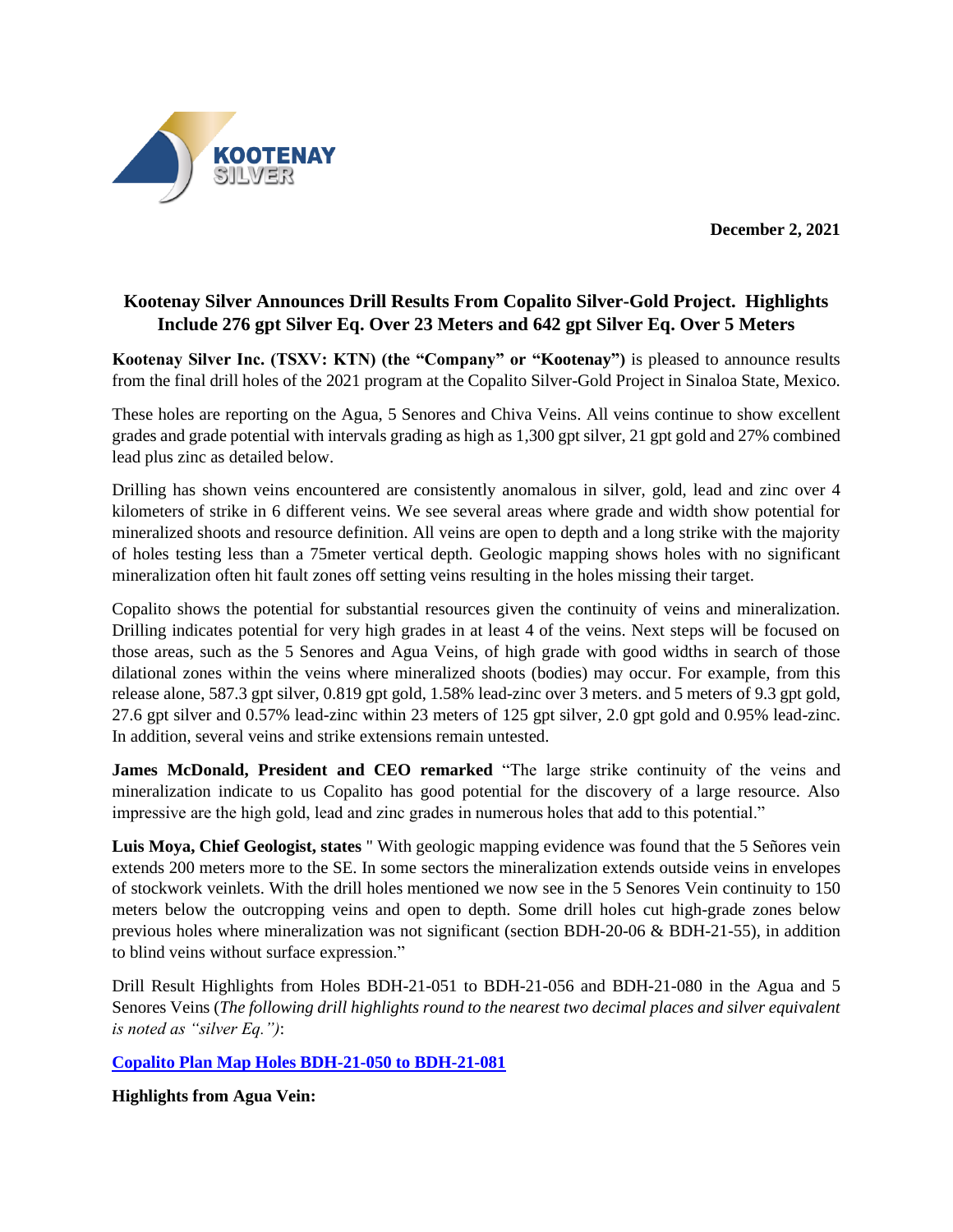## *BDH-20-055*

- 276 gpt silver Eq. over 23 meters (2 gpt gold, 125 gpt silver and 0.92% lead plus zinc) including:
	- o 642.54 gpt silver Eq. (9.26 gpt gold, 27.6 gpt silver and 0.57% lead plus zinc) over 5.00 meters including:
	- $\circ$  1408.51 gpt silver Eq. (21.1 gpt gold, 29 gpt silver and. 0.35% lead plus zinc) over 0.65 meters and
- 676.03 gpt silver Eq. (587.3 gpt silver, 0.82 gpt gold and1.58% lead plus zinc) over 3.00 meters

## *BDH-21-056*

- 135.39 gpt silver Eq. over 21 meters (101 gpt silver, 0.22 gpt gold and 0.86% lead plus zinc) including:
	- o 198.62 gpt silver Eq. (162.9 gpt silver, 0.28 gpt gold and 0.76% lead plus zinc) over 7 meters and 492 gpt silver Eq. over 1.50 meters.

#### **CDH-21-80**

• 422.78 gpt silver. Eq. over 0.43 meters (133 gpt silver, 0.69 gpt gold and 10.63% lead plus zinc) within 1.84 meters of 199.44 gpt silver Eq (63 gpt silver, 0.42 gpt gold and 4.75% lead plus zinc).

Agua Vei[n Plan Map](https://www.kootenaysilver.com/assets/img/nr/Agua-Plan-Map-Copalito-December-2021.pdf) and [Cross Sections](https://www.kootenaysilver.com/assets/img/nr/Agua-Cross-Sections-54-to-56.pdf)

#### **Highlights from Senores Vein:**

#### *BDH-20-051*

• 289.62 gpt silver Eq. over 1.40 meters (2.95 gpt gold and 0.26% lead plus zinc).

#### *BDH-20-052*

- 173.74 gpt silver Eq. over 0.48 meters (1.286 gpt gold and 3.37% lead plus zinc) within 34.38 gpt silver Eq. over 3.30 meters and:
- $\bullet$  116.12 gpt silver Eq. (114.4 gpt silver, 0.02 gpt gold and 0.14% lead plus zinc) over 5.38 meters including:
	- o 286.39 gpt silver Eq. (281 gpt silver, 0.06 gpt gold and 0.32% lead plus zinc) over 0.89 meters

5 Senores Vein [Plan Map](https://www.kootenaysilver.com/assets/img/nr/5-Senores-Plan-Map-Copaltio-Dec-2021.pdf) and [Cross Sections](https://www.kootenaysilver.com/assets/img/nr/5-Senores-Cross-Sections-48-to-50.pdf)

#### **Highlights from Chiva Vein in Holes BDH-21-057 to BDH-21-065:**

#### *BDH-21-057*

• 546 silver Eq. over 0.82 meters (513 gpt silver, 0.229 gpt gold, and 0.80% lead plus zinc) within 118.14 gpt Silver Eq. over 6.33 meters consisting (106.5 gpt silver, 0.059 gpt gold, and 0.33% lead plus zinc).

#### *BDH-21-058*

 $\bullet$  1,364.03 gpt silver Eq. over 0.35 meters (300.0 gpt silver, 0.506 gpt gold, and 1.39% lead plus zinc) within 47.83 gpt silver Eq. over 12 meters (40.8 gpt silver, 0.070 gpt gold, and 0.11% lead plus zinc).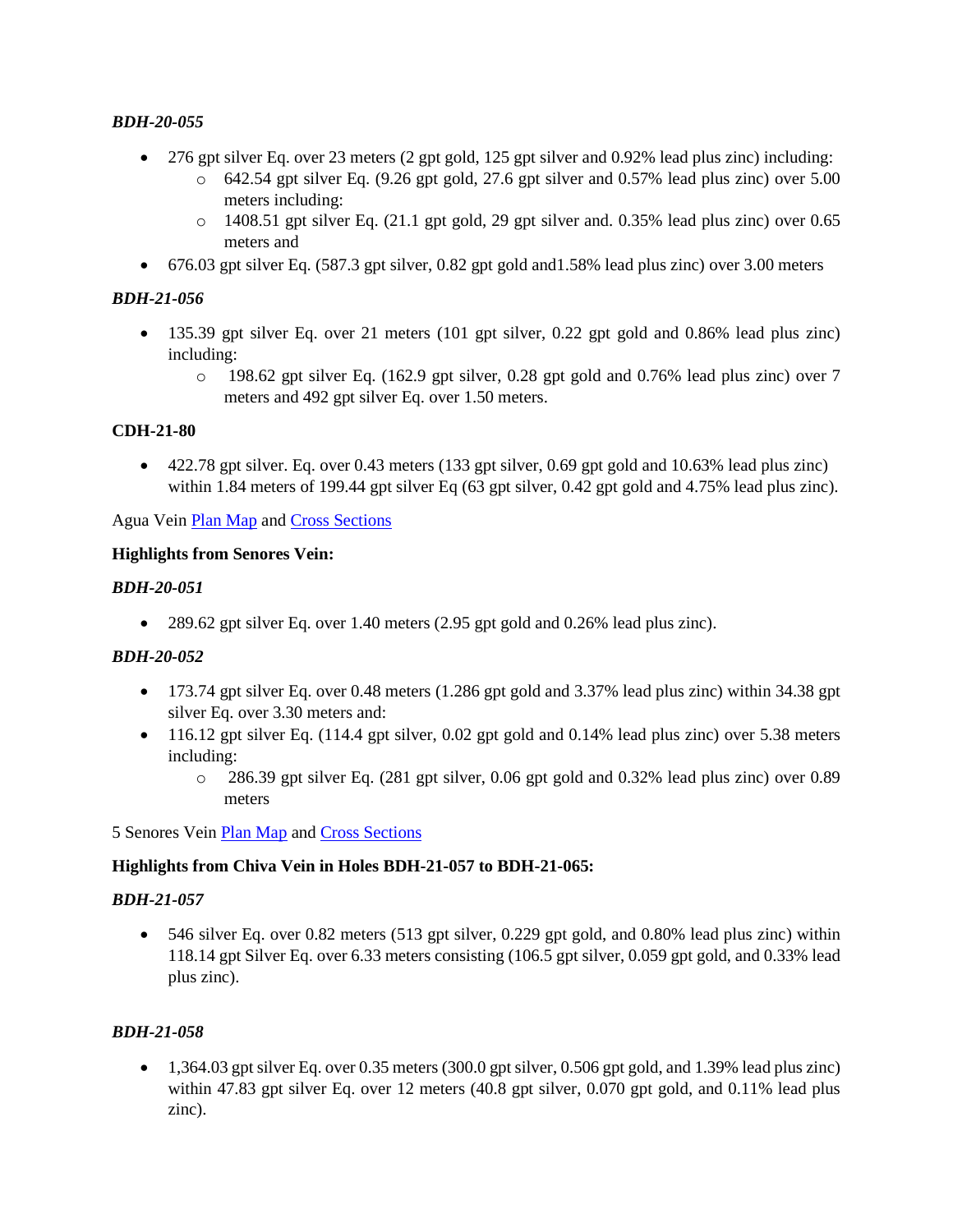#### *BDH-21-063*

• 1,343.77 gpt silver Eq. over 0.32 meters (453 gpt silver, 4.49 gpt gold, 27.05% lead plus zinc) within 268.8 gpt silver Eq. over 1.82 meters (86.1 gpt silver, 0.924 gpt gold, and 5.46% lead plus zinc).

Chiva Vein [Plan Map](https://www.kootenaysilver.com/assets/img/nr/Chiva-Vein-Plan-Map-December-2021.pdf) and [Cross Sections](https://www.kootenaysilver.com/assets/img/nr/Chiva-Vein-cross-Sections-Holes-57-60-63.pdf)

## **Highlights from Pilar Vein in Holes BDH-21-66 to BDH-21-79**

The Pilar Vein is showing higher gold and base metal grades as compared to other veins with a notable 5.2 gpt gold and 15.94% lead plus zinc with 103 gpt silver over 0.85 meters (CDH-21-63) in this news release.

## **CDH-21-69**

• 275.21 silver Eq. over 1.24 meters (198 gpt silver, 0.78 gpt gold and 1.24 % lead plus zinc).

## **CDH-21-73**

• 437.6 gpt silver Eq over 0.9 meters (4.36 gpt gold, 13.8 gpt silver and 6.12% lead plus zinc) within 3.52 meters of 163.5 gpt silver Eq. (16 gpt silver, 1.28 gpt gold and 2.8% lead plus zinc).

## **CDH-21-74**

• 329.38 gpt silver Eq. over 0.9 meters (4.0 gpt gold, 20.1 gpt silver and 2.15% lead plus zinc) within 5.3 meters of 172.13 gpt silver Eq. (185 gpt silver, 1.1 gpt gold and 3.57 % lead plus zinc).

## **CDH-21-76**

• 810.1 gpt silver Eq. over 0.85 meters (103.1 gpt silver, 5.2 gpt gold and 15.94 % lead plus zinc).

## **CDH-21-79**

• 315.62 gpt silver Eq. over 0.45 meters (10 gpt silver, 3.37 gpt gold and 3.69% lead plus zinc) within 4.45 meters of 176.32 gpt silver Eq. (36 gpt silver, 1.05 gpt gold and 3.21% lead plus zinc).

Pilar Vei[n Plan Map](https://www.kootenaysilver.com/assets/img/nr/Pilar-Plan-Map-Copalito-December-2021.pdf) and [Cross Sections](https://www.kootenaysilver.com/assets/img/nr/Pilar-Cross-Sections-Holes-68-69-74-75.pdf)

| <b>Hole ID</b>        | <b>From</b><br>(meters) | To<br>(meters) | <b>Interval</b><br>(meters) | <b>Silver</b><br>(gpt) | Gold<br>(gpt) | Lead +<br>Zinc(%) | <b>Silver</b><br>Eq. $(gpt)$ | Vein      |
|-----------------------|-------------------------|----------------|-----------------------------|------------------------|---------------|-------------------|------------------------------|-----------|
| <b>BDH-20-</b><br>050 | 44.68                   | 63.63          | 18.95                       | 32.8                   | 0.171         | 0.29              | 50.74                        | 5 Senores |

## *Detailed Drill Results - Holes BDH-20-050 to BDH-21-081*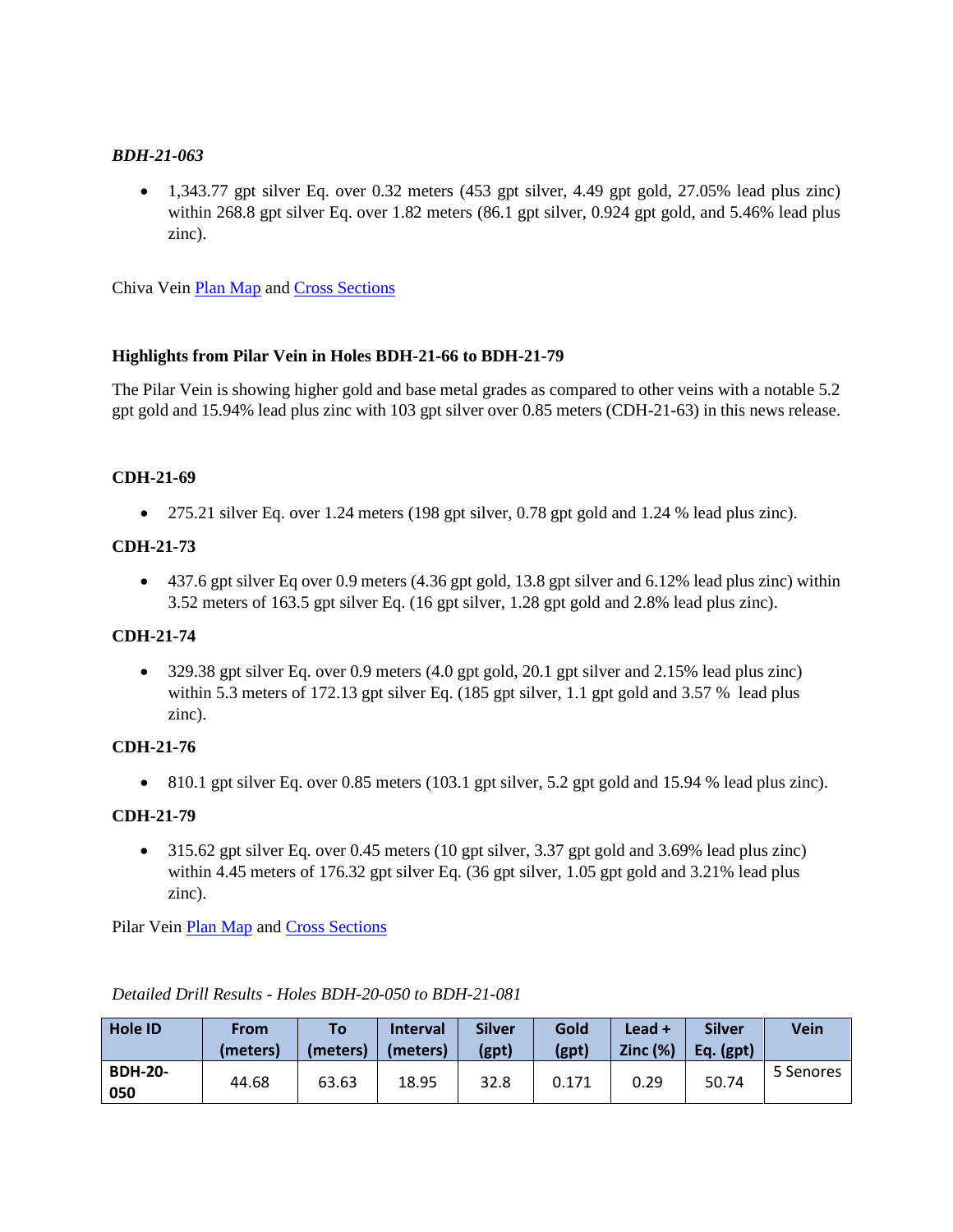| Includes              | 45     | 51.77  | 6.77         | 50.3   | 0.148  | 0.24  | 65.50   |                 |
|-----------------------|--------|--------|--------------|--------|--------|-------|---------|-----------------|
|                       | 60.14  | 63     | 2.86         | 76.5   | 0.684  | 0.208 | 127.51  |                 |
| <b>BDH-20-</b><br>051 | 58.6   | 70     | 11.40        | 36.5   | 0.500  | 0.31  | 68.99   | 5 Senores       |
|                       | 62.29  | 62.29  | 1.40         | 97.9   | 2.950  | 0.26  | 289.62  |                 |
| <b>BDH-20-</b><br>052 | 73.3   | 76.6   | 3.30         | 14.2   | 0.236  | 0.62  | 34.38   | 5 Senores       |
|                       | 76.12  | 76.6   | 0.48         | 61.0   | 1.285  | 3.37  | 173.74  |                 |
|                       | 95.68  | 96.52  | 0.84         | 16.0   | 0.696  | 0.92  | 62.76   |                 |
|                       | 97.67  | 98.3   | 0.63         | 33.0   | 1.755  | 1.30  | 149.19  |                 |
|                       | 138    | 143.38 | 5.38         | 114.4  | 0.019  | 0.14  | 116.12  |                 |
|                       | 138.89 | 139.78 | 0.89         | 281.0  | 0.065  | 0.32  | 286.39  |                 |
| <b>BDH-20-</b><br>053 | 8.48   | 12.94  | 4.46         | 87.3   | 0.048  | 0.07  | 92.07   | Agua<br>(South) |
|                       | 9      | 10     | 1.00         | 229.0  | 0.041  | 0.11  | 234.09  |                 |
|                       | 21     | 32     | 11.00        | 26.1   | 0.147  | 0.17  | 39.18   |                 |
|                       | 38     | 52     | 14.00        | 9.6    | 0.113  | 0.05  | 17.96   |                 |
| <b>BDH-20-</b><br>054 | 16.8   | 20     | 3.20         | 75.7   | 0.039  | 0.16  | 81.69   | Agua            |
|                       | 22     | 25     | 3.00         | 4.7    | 0.279  | 0.17  | 26.74   |                 |
| <b>BDH-20-</b><br>055 | 78     | 101    | 23.00        | 125.0  | 2.004  | 0.92  | 276.07  | Agua            |
|                       | 78     | 83     | 5.00         | 27.6   | 9.236  | 0.57  | 642.54  |                 |
|                       | 81     | 81.65  | 0.65         | 29.0   | 21.100 | 0.35  | 1408.51 |                 |
|                       | 97     | 100    | 3.00         | 587.3  | 0.819  | 1.58  | 676.03  |                 |
|                       | 106    | 110    | 4.00         | 7.3    | 0.302  | 1.15  | 53.88   |                 |
| <b>BDH-21-</b><br>056 | 50     | 71     | 21.00        | 101.4  | 0.220  | 0.86  | 135.39  | Agua            |
|                       | 53     | 60     | 7.00         | 162.9  | 0.282  | 0.76  | 198.62  |                 |
|                       | 60     | 61.5   | 1.50         | 439.7  | 0.482  | 0.93  | 492.12  |                 |
| <b>BDH-21-</b><br>057 | 15.67  | 22     | 6.33         | 106.5  | 0.059  | 0.33  | 118.14  | Chiva           |
|                       | 20.18  | 21     | 0.82         | 513    | 0.029  | 0.80  | 546.00  |                 |
| <b>BDH-21-</b><br>058 | 21     | 33     | 12.00        | 40.8   | 0.070  | 0.11  | 47.83   | Chiva           |
|                       | 31.1   | 31.45  | 0.35         | 1300.0 | 0.506  | 1.39  | 1364.03 |                 |
|                       | 40.23  | 47.7   | 7.47         | 16.8   | 0.167  | 0.72  | 44.29   |                 |
| <b>BDH-21-</b><br>059 | 28     | 28.8   | 0.80         | 16.5   | 0.342  | 0.18  | 56.17   | Chiva           |
|                       | 44     | 44.7   | 0.70         | 21.0   | 0.159  | 0.08  | 35.83   |                 |
| <b>BDH-21-</b><br>060 | 93     | 104    | 11           | 5.4    | 0.547  | 1.27  | 71.25   | Chiva           |
|                       | 97     | 98     | $\mathbf{1}$ | 15.0   | 2.650  | 3.31  | 266.10  |                 |
| <b>BDH-21-</b><br>061 | 28     | 30     | 2.00         | 19.2   | 0.867  | 0.44  | 86.15   | Chiva           |
|                       | 28     | 28.64  | 0.64         | 5.0    | 1.895  | 0.31  | 135.23  |                 |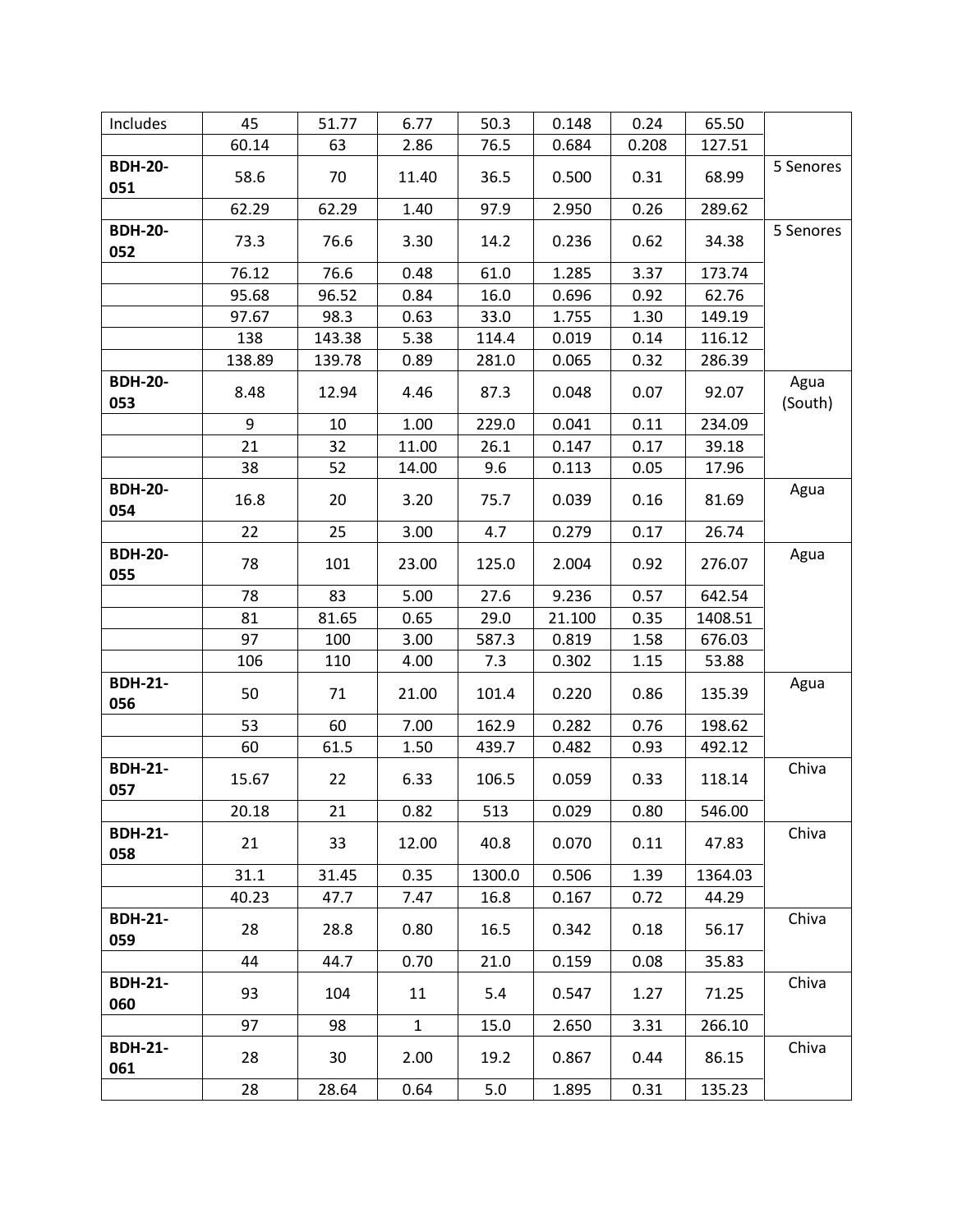| <b>BDH-21-</b><br>062 | 26                  | 32.53  | 6.53  | 15.5                | 0.190 | 0.51  | 39.93   | Chiva     |  |
|-----------------------|---------------------|--------|-------|---------------------|-------|-------|---------|-----------|--|
| <b>BDH-21-</b>        | 29.68               | 31.5   | 1.82  | 86.1                | 0.924 | 5.46  | 268.08  | Chiva     |  |
| 063                   | 29.68               | 30     | 0.32  | 453.0               | 4.490 | 27.05 | 1343.77 |           |  |
| <b>BDH-21-</b>        |                     |        |       |                     |       |       |         | Chiva     |  |
| 064                   | 50.16               | 51.17  | 1.01  | 10.0                | 0.308 | 0.93  | 51.33   |           |  |
| <b>BDH-21-</b><br>065 | 18                  | 20     | 2.00  | 18.2                | 0.138 | 0.63  | 41.94   | Chiva     |  |
|                       | 28.3                | 31     | 2.70  | 2.9                 | 0.107 | 1.12  | 36.39   |           |  |
| <b>BDH-21-</b>        | 2.2                 | 4.78   | 2.58  | 68.7                | 0.087 | 0.31  | 81.45   | Pilar Sur |  |
| 066                   |                     |        |       |                     |       |       |         |           |  |
| <b>BDH-21-</b><br>067 |                     |        |       | Anomalous<br>Values |       |       |         |           |  |
| <b>BDH-21-</b><br>068 | 4.77                | 12     | 7.23  | 41.8                | 0.090 | 0.20  | 52.34   | Pilar Sur |  |
| <b>BDH-21-</b><br>069 | 4                   | 18     | 14.00 | 54.9                | 0.510 | 0.34  | 72.63   | Pilar Sur |  |
|                       | 15                  | 16.24  | 1.24  | 198.0               | 0.778 | 1.18  | 275.21  |           |  |
| <b>BDH-21-</b>        | Anomalous           |        |       |                     |       |       |         |           |  |
| 070                   | Values              |        |       |                     |       |       |         |           |  |
| <b>BDH-21-</b>        | Anomalous           |        |       |                     |       |       |         |           |  |
| 071                   |                     |        |       | Values              |       |       |         |           |  |
| <b>BDH-21-</b><br>072 | 87.57               | 89.11  | 1.54  | 7.4                 | 0.424 | 0.37  | 43.57   | Pilar     |  |
| <b>BDH-21-</b><br>073 | 118                 | 127.5  | 9.50  | 7.0                 | 0.506 | 1.22  | 68.01   | Pilar     |  |
|                       | 120.88              | 121.12 | 0.24  | 31.0                | 1.930 | 11.85 | 426.56  |           |  |
|                       | 120.88              | 124.4  | 3.52  | 16.0                | 1.280 | 2.80  | 163.60  |           |  |
|                       | 123.5               | 124.4  | 0.90  | 13.8                | 4.362 | 6.12  | 436.65  |           |  |
| <b>BDH-21-</b><br>074 | 85                  | 90.3   | 5.30  | 18.5                | 1.092 | 3.57  | 172.13  | Pilar     |  |
|                       | 88.5                | 89.4   | 0.90  | 20.1                | 4.013 | 2.15  | 329.38  |           |  |
| <b>BDH-21-</b><br>075 | 68                  | 78     | 10.0  | 14.2                | 0.724 | 1.67  | 61.26   | Pilar     |  |
|                       | 68.35               | 69.2   | 0.85  | 103.1               | 5.196 | 15.94 | 440.83  |           |  |
| <b>BDH-21-</b><br>076 | Anomalous<br>Values |        |       |                     |       |       |         |           |  |
| <b>BDH-21-</b>        | Anomalous           |        |       |                     |       |       |         |           |  |
| 077                   | Values              |        |       |                     |       |       |         |           |  |
| <b>BDH-21-</b>        | Anomalous           |        |       |                     |       |       |         |           |  |
| 078                   |                     |        |       | Values              |       |       |         |           |  |
| <b>BDH-21-</b><br>079 | 183.69              | 188.14 | 4.45  | 36.0                | 1.052 | 3.21  | 178.32  | Pilar     |  |
|                       | 186.86              | 187.69 | 0.83  | 24.0                | 1.255 | 5.56  | 234.79  |           |  |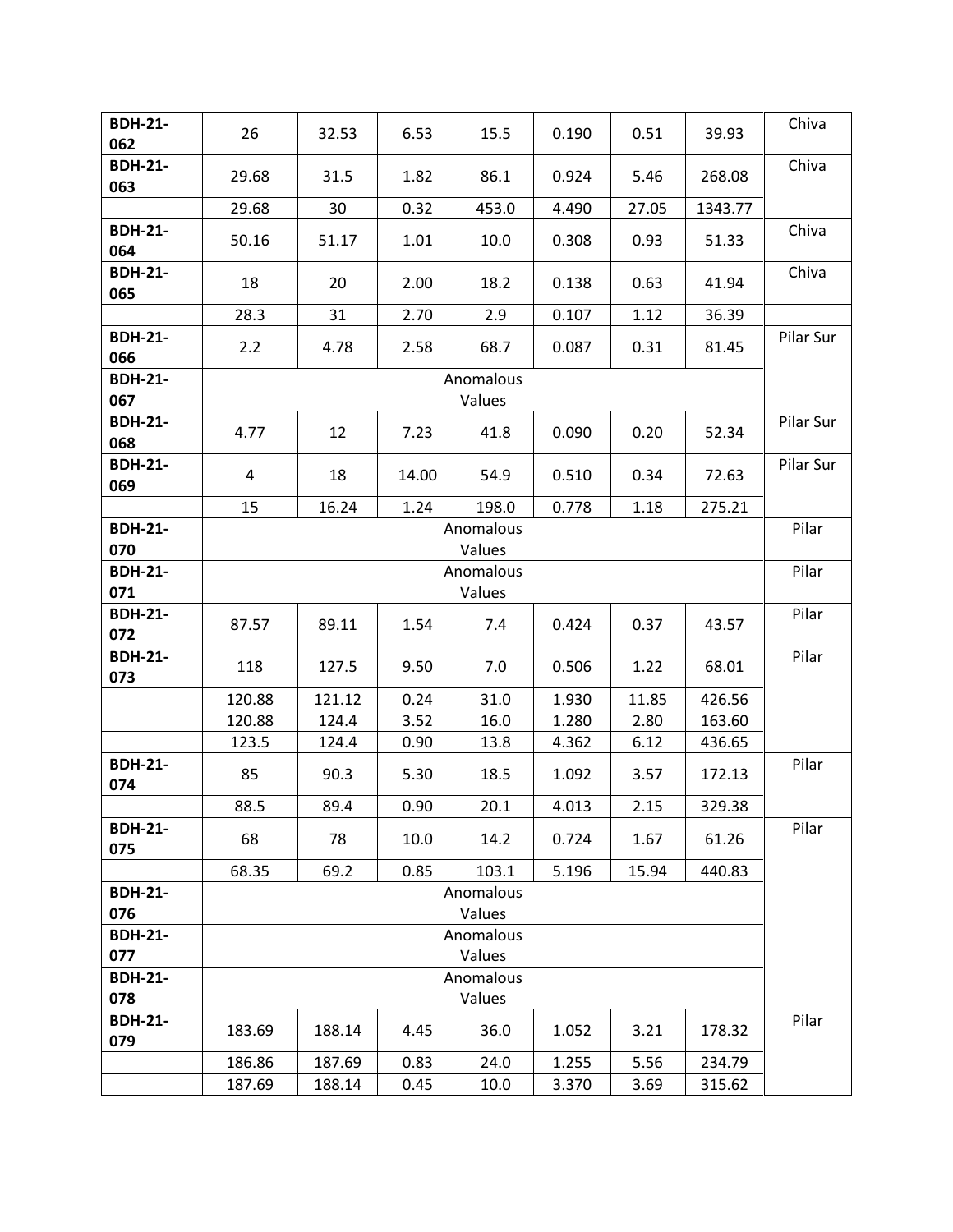| <b>BDH-21-</b><br>080 | 192.17    | 192.47 | 0.30 | 6.0   | 0.856 | 4.10  | 158.58 | Agua |
|-----------------------|-----------|--------|------|-------|-------|-------|--------|------|
|                       | 201       | 205.5  | 4.50 | 28.6  | 0.243 | 2.15  | 93.75  |      |
|                       | 203       | 204.84 | 1.84 | 63.0  | 0.417 | 4.75  | 199.44 |      |
|                       | 203.92    | 204.35 | 0.43 | 133.0 | 0.692 | 10.63 | 422.78 |      |
| <b>BDH-21-</b>        | Anomalous |        |      |       |       |       |        |      |
| 081                   | Values    |        |      |       |       |       |        |      |

*Silver Equivalent uses 65:1 Silver to gold ratio and lead at \$0.80 per pound and zinc at \$1.00 per pound; silver equivalent calculation assumes 100% recovery of all metals. All widths are drilled widths with true widths generally ranging from 50 to 90% depending on vein dip and hole inclination.*

A total of 81 holes for 8012 meters have been completed in the 2020 and 2021 drill programs. Detailed mapping and compilation and interpretation of drill results continues in preparation for designing the next drill program. A geophysical IP survey is also being considered as some veins with high base metals contain sufficient sulfides that IP may be able to identify mineralized bodies.

## *About the Copalito Property*

*The Copalito Project is a classic low sulphidation epithermal vein system which has numerous small old workings and no evidence or reports of historic exploration drilling. The Property consists of seven concessions totaling approximately 3,700 hectares and is located 35 kilometers east of McEwen Mining's "El Gallo Mine" complex in Sinaloa State, along the western fringes of the Sierra Madre Occidental in northwestern Mexico. The Copalito Project has good access, topography and infrastructure.*

## *Copalito Geology*

*Mineralization is hosted within classic low sulfidation epithermal quartz and rare calcite veins. Multiple mineral events are evidenced by banded mineralized textures, multiple cross cutting veins/veinlets, laminated banding of chalcedonic and crystalline quartz, sulfide replacement and infillings of breccia matrix. Sulfide content is generally low but does range to 20% or more in hand samples. Sulfides and their oxide equivalents include fine grained pyrite, black and yellow sphalerite, galena, chalcopyrite and silver sulphosalts. Some zonation is becoming apparent with veins in the northeast being higher in gold and base metals and those in the south being high in silver and low in base metals.*

## *Qualified Persons*

The Kootenay technical information in this news release has been prepared in accordance with the Canadian regulatory requirements set out in National Instrument 43-101 (Standards of Disclosure for Mineral Projects) and reviewed and approved on behalf of Kootenay by James McDonald, P.Geo, President, CEO & Director for Kootenay, a Qualified Person.

## *Sampling and QA/QC*

All technical information for the Copalito exploration program is obtained and reported under a formal quality assurance and quality control ("QA/QC") program. Samples are taken from core cut in half with a diamond saw under the direction of qualified geologists or engineers. Samples are then labeled, placed in plastic bags, sealed and with interval and sample numbers recorded. Samples are delivered by the Company to ALS Minerals ("ALS") in Hermosillo, Sonora. The samples are dried, crushed and pulverized with the pulps being sent airfreight for analysis by ALS in North Vancouver, B.C. Systematic assaying of standards, blanks and duplicates is performed for precision and accuracy. Kootenay also inserts its own blanks, standards and duplicates for quality control. Analysis for silver, zinc, lead and copper and related trace